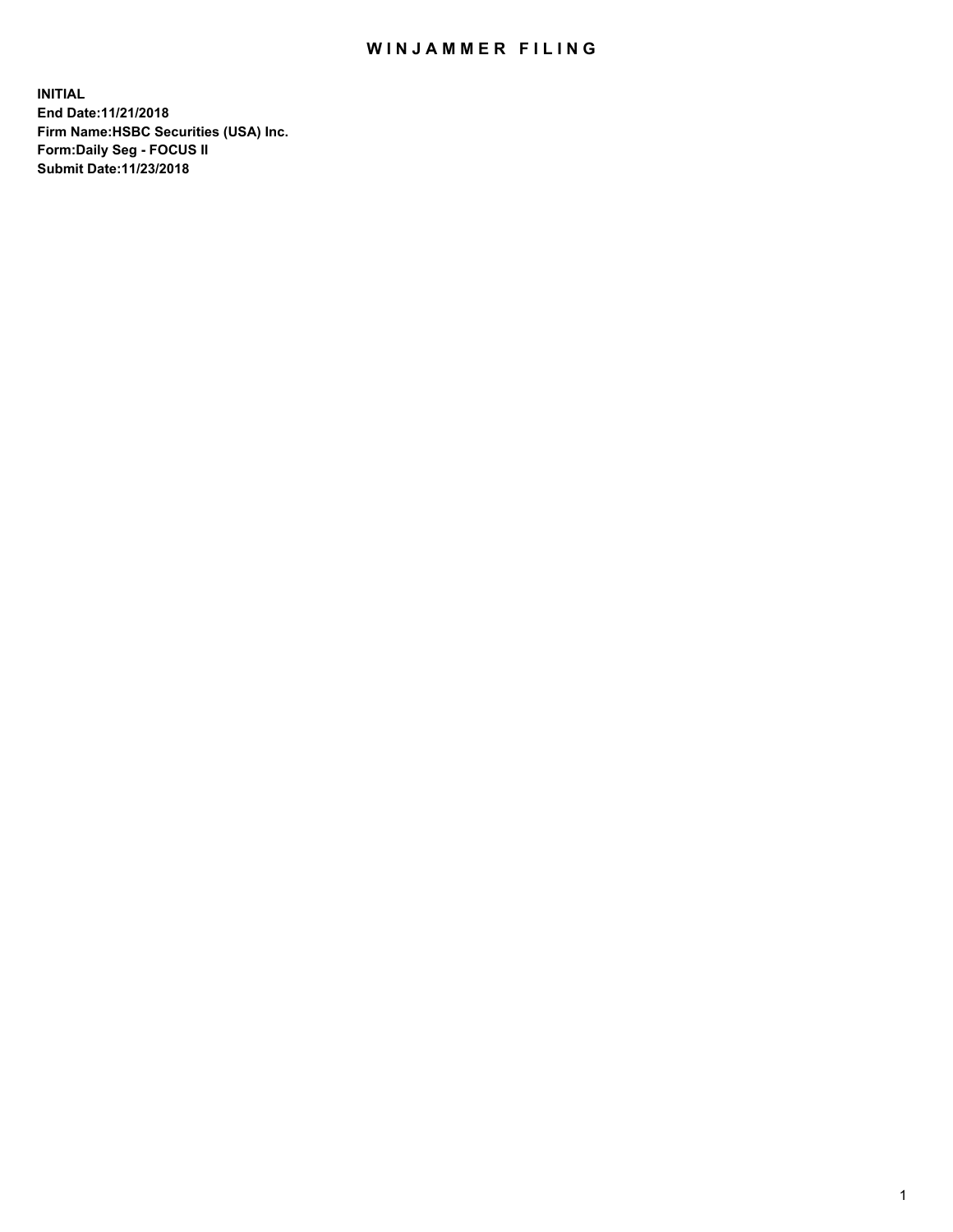**INITIAL End Date:11/21/2018 Firm Name:HSBC Securities (USA) Inc. Form:Daily Seg - FOCUS II Submit Date:11/23/2018 Daily Segregation - Cover Page**

| Name of Company                                                                                                                                                                                                                                                                                                                | <b>HSBC Securities (USA) Inc.</b>                                          |
|--------------------------------------------------------------------------------------------------------------------------------------------------------------------------------------------------------------------------------------------------------------------------------------------------------------------------------|----------------------------------------------------------------------------|
| <b>Contact Name</b>                                                                                                                                                                                                                                                                                                            | <b>Michael Vacca</b>                                                       |
| <b>Contact Phone Number</b>                                                                                                                                                                                                                                                                                                    | 212-525-7951                                                               |
| <b>Contact Email Address</b>                                                                                                                                                                                                                                                                                                   | michael.vacca@us.hsbc.com                                                  |
| FCM's Customer Segregated Funds Residual Interest Target (choose one):<br>a. Minimum dollar amount: : or<br>b. Minimum percentage of customer segregated funds required:% ; or<br>c. Dollar amount range between: and; or<br>d. Percentage range of customer segregated funds required between:% and%.                         | 109,000,000<br>$\overline{\mathbf{0}}$<br>0 <sub>0</sub><br>0 <sub>0</sub> |
| FCM's Customer Secured Amount Funds Residual Interest Target (choose one):<br>a. Minimum dollar amount: ; or<br>b. Minimum percentage of customer secured funds required:%; or<br>c. Dollar amount range between: and; or<br>d. Percentage range of customer secured funds required between:% and%.                            | 25,000,000<br><u>0</u><br>0 <sub>0</sub><br>00                             |
| FCM's Cleared Swaps Customer Collateral Residual Interest Target (choose one):<br>a. Minimum dollar amount: ; or<br>b. Minimum percentage of cleared swaps customer collateral required:% ; or<br>c. Dollar amount range between: and; or<br>d. Percentage range of cleared swaps customer collateral required between:% and%. | 100,000,000<br><u>0</u><br>00<br>0 <sub>0</sub>                            |

Attach supporting documents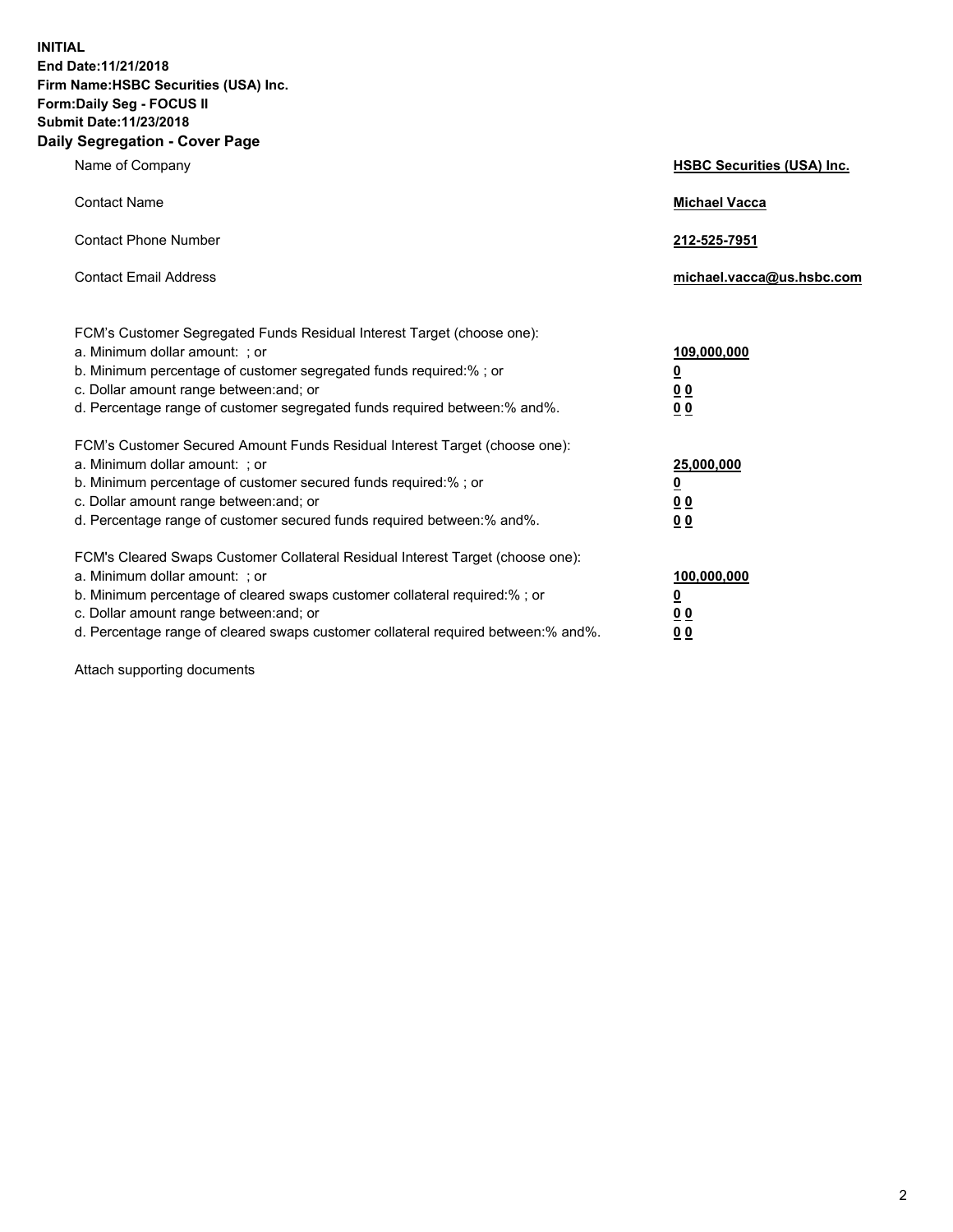**INITIAL End Date:11/21/2018 Firm Name:HSBC Securities (USA) Inc. Form:Daily Seg - FOCUS II Submit Date:11/23/2018 Daily Segregation - Secured Amounts** Foreign Futures and Foreign Options Secured Amounts Amount required to be set aside pursuant to law, rule or regulation of a foreign government or a rule of a self-regulatory organization authorized thereunder **0** [7305] 1. Net ledger balance - Foreign Futures and Foreign Option Trading - All Customers A. Cash **248,429** [7315] B. Securities (at market) **55,891,581** [7317] 2. Net unrealized profit (loss) in open futures contracts traded on a foreign board of trade **62,094,727** [7325] 3. Exchange traded options a. Market value of open option contracts purchased on a foreign board of trade **0** [7335] b. Market value of open contracts granted (sold) on a foreign board of trade **0** [7337] 4. Net equity (deficit) (add lines 1. 2. and 3.) **118,234,737** [7345] 5. Account liquidating to a deficit and account with a debit balances - gross amount **536,947** [7351] Less: amount offset by customer owned securities **-536,438** [7352] **509** [7354] 6. Amount required to be set aside as the secured amount - Net Liquidating Equity Method (add lines 4 and 5) **118,235,246** [7355] 7. Greater of amount required to be set aside pursuant to foreign jurisdiction (above) or line 6. **118,235,246** [7360] FUNDS DEPOSITED IN SEPARATE REGULATION 30.7 ACCOUNTS 1. Cash in banks A. Banks located in the United States **41,926,778** [7500] B. Other banks qualified under Regulation 30.7 **0** [7520] **41,926,778** [7530] 2. Securities A. In safekeeping with banks located in the United States **19,539,746** [7540] B. In safekeeping with other banks qualified under Regulation 30.7 **29,715,875** [7560] **49,255,621** [7570] 3. Equities with registered futures commission merchants A. Cash **0** [7580] B. Securities **0** [7590] C. Unrealized gain (loss) on open futures contracts **0** [7600] D. Value of long option contracts **0** [7610] E. Value of short option contracts **0** [7615] **0** [7620] 4. Amounts held by clearing organizations of foreign boards of trade A. Cash **0** [7640] B. Securities **0** [7650] C. Amount due to (from) clearing organization - daily variation **0** [7660] D. Value of long option contracts **0** [7670]

- E. Value of short option contracts **0** [7675] **0** [7680]
- 5. Amounts held by members of foreign boards of trade
	-
	-
	- C. Unrealized gain (loss) on open futures contracts **62,094,727** [7720]
	- D. Value of long option contracts **0** [7730]
	- E. Value of short option contracts **0** [7735] **61,637,745** [7740]
- 6. Amounts with other depositories designated by a foreign board of trade **0** [7760]
- 7. Segregated funds on hand **0** [7765]
- 8. Total funds in separate section 30.7 accounts **152,820,144** [7770]
- 9. Excess (deficiency) Set Aside for Secured Amount (subtract line 7 Secured Statement Page 1 from Line 8)
- 10. Management Target Amount for Excess funds in separate section 30.7 accounts **25,000,000** [7780]
- 11. Excess (deficiency) funds in separate 30.7 accounts over (under) Management Target **9,584,898** [7785]

 A. Cash **-36,808,816** [7700] B. Securities **36,351,834** [7710] **34,584,898** [7380]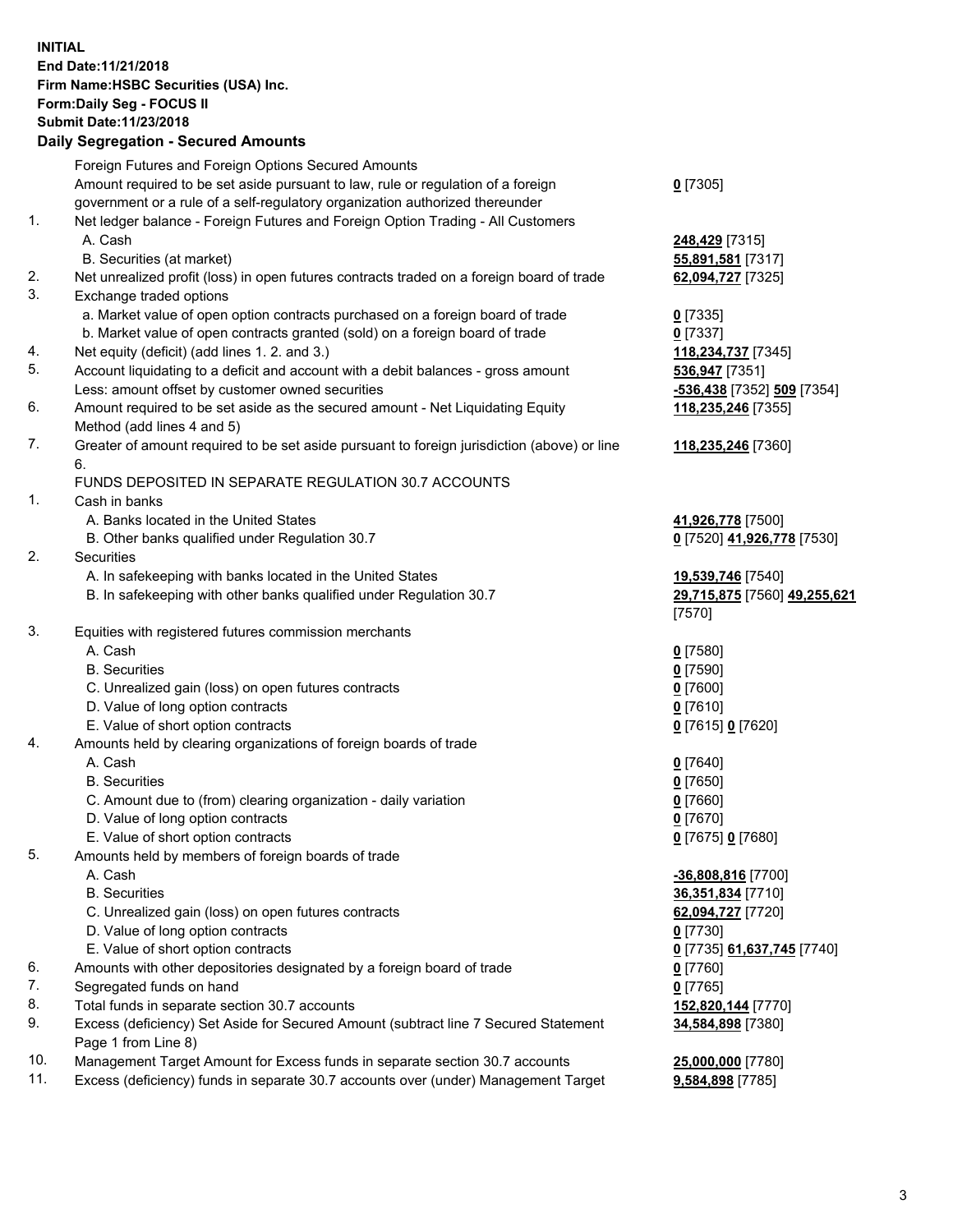|     | <b>INITIAL</b>                                                                                 |                                   |
|-----|------------------------------------------------------------------------------------------------|-----------------------------------|
|     | End Date: 11/21/2018                                                                           |                                   |
|     | Firm Name: HSBC Securities (USA) Inc.                                                          |                                   |
|     | Form: Daily Seg - FOCUS II                                                                     |                                   |
|     | Submit Date: 11/23/2018                                                                        |                                   |
|     | Daily Segregation - Segregation Statement                                                      |                                   |
|     | SEGREGATION REQUIREMENTS (Section 4d(2) of the CEAct)                                          |                                   |
| 1.  | Net ledger balance                                                                             |                                   |
|     | A. Cash                                                                                        | 456,017,938 [7010]                |
|     | B. Securities (at market)                                                                      | 1,966,715,461 [7020]              |
| 2.  | Net unrealized profit (loss) in open futures contracts traded on a contract market             | -54,683,600 [7030]                |
| 3.  | Exchange traded options                                                                        |                                   |
|     | A. Add market value of open option contracts purchased on a contract market                    | 406,538,342 [7032]                |
|     | B. Deduct market value of open option contracts granted (sold) on a contract market            | -352,128,747 [7033]               |
| 4.  | Net equity (deficit) (add lines 1, 2 and 3)                                                    | 2,422,459,394 [7040]              |
| 5.  | Accounts liquidating to a deficit and accounts with                                            |                                   |
|     | debit balances - gross amount                                                                  | 119,770,075 [7045]                |
|     | Less: amount offset by customer securities                                                     | -119,671,075 [7047] 99,000 [7050] |
| 6.  | Amount required to be segregated (add lines 4 and 5)                                           | 2,422,558,394 [7060]              |
|     | FUNDS IN SEGREGATED ACCOUNTS                                                                   |                                   |
| 7.  | Deposited in segregated funds bank accounts                                                    |                                   |
|     | A. Cash                                                                                        | 142,554,847 [7070]                |
|     | B. Securities representing investments of customers' funds (at market)                         | 49,999,941 [7080]                 |
|     | C. Securities held for particular customers or option customers in lieu of cash (at            | 667,408,620 [7090]                |
|     | market)                                                                                        |                                   |
| 8.  | Margins on deposit with derivatives clearing organizations of contract markets                 |                                   |
|     | A. Cash                                                                                        | 20,716,835 [7100]                 |
|     | B. Securities representing investments of customers' funds (at market)                         | 328,253,397 [7110]                |
|     | C. Securities held for particular customers or option customers in lieu of cash (at<br>market) | 1,297,641,641 [7120]              |
| 9.  | Net settlement from (to) derivatives clearing organizations of contract markets                | -26,035,262 [7130]                |
| 10. | Exchange traded options                                                                        |                                   |
|     | A. Value of open long option contracts                                                         | 406,538,342 [7132]                |
|     | B. Value of open short option contracts                                                        | -352,128,747 [7133]               |
| 11. | Net equities with other FCMs                                                                   |                                   |
|     | A. Net liquidating equity                                                                      | 11,968,330 [7140]                 |
|     | B. Securities representing investments of customers' funds (at market)                         | $0$ [7160]                        |
|     | C. Securities held for particular customers or option customers in lieu of cash (at            | $0$ [7170]                        |
|     | market)                                                                                        |                                   |
| 12. | Segregated funds on hand                                                                       | 1,665,200 [7150]                  |
| 13. | Total amount in segregation (add lines 7 through 12)                                           | 2,548,583,144 [7180]              |
| 14. | Excess (deficiency) funds in segregation (subtract line 6 from line 13)                        | 126,024,750 [7190]                |
| 15. | Management Target Amount for Excess funds in segregation                                       | 109,000,000 [7194]                |
| 16. | Excess (deficiency) funds in segregation over (under) Management Target Amount                 | 17,024,750 [7198]                 |

16. Excess (deficiency) funds in segregation over (under) Management Target Amount Excess